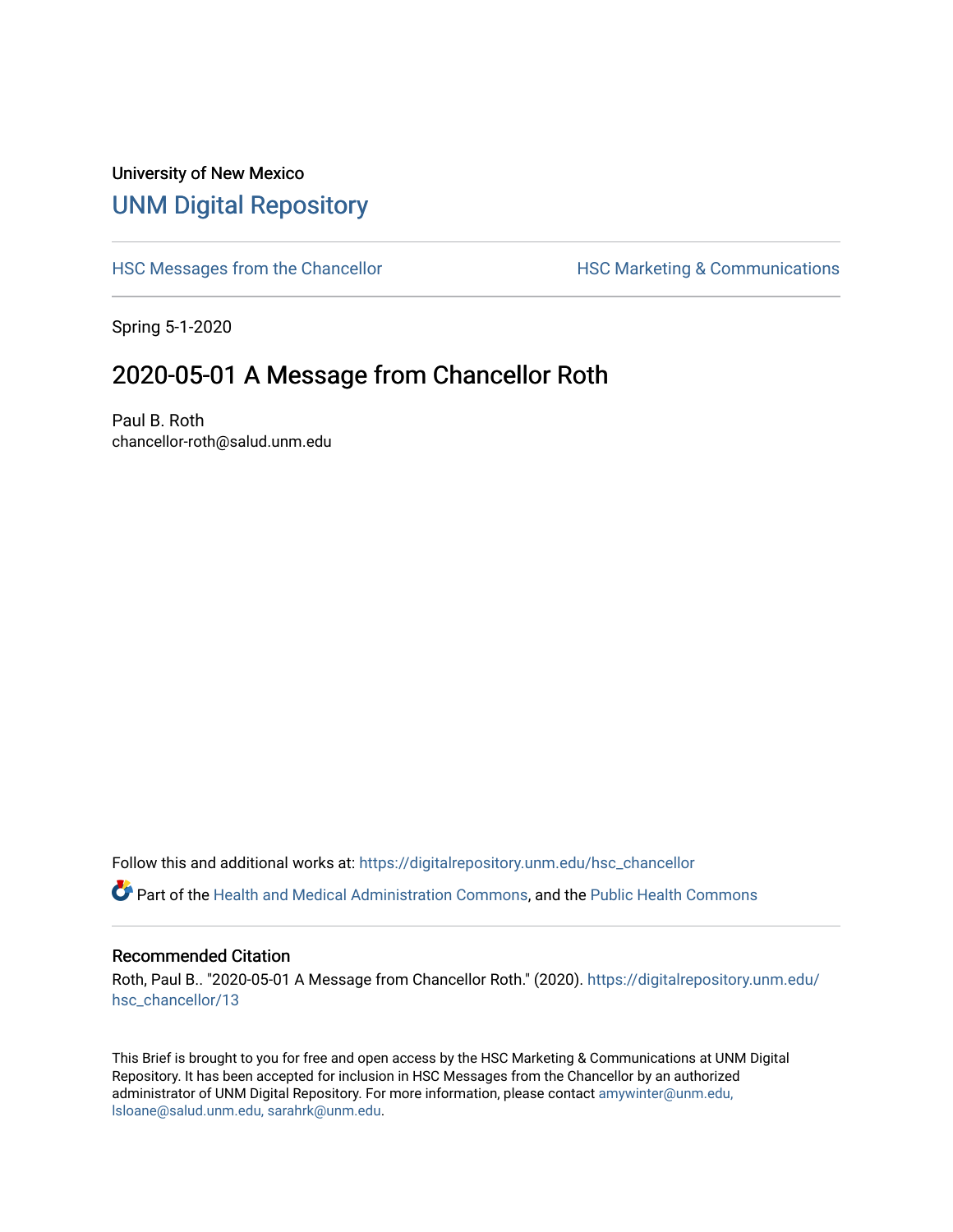

[View this email in your browser](https://mailchi.mp/863488e37479/message-from-the-chancellor-coronavirus-4403852?e=b4bbfca2c0)

## **A Message from Chancellor Roth**

Dear Colleagues:

It was announced during Gov. Michelle Lujan Grisham's news conference yesterday that antibody tests for the COVID-19 will soon become available in New Mexico. This testing is to determine if someone has immunity to COVID-19. I know there is a great deal of public interest in testing, and there has been some confusion surrounding its use.

The antibody tests will be in short supply for the foreseeable future, so those tests are prioritized for a limited number of subjects, primarily those enrolled in a clinical trial of patients who have recovered from the virus and may be eligible to donate plasma. Antibody testing will also be ordered for patients who are hospitalized and where the test will help in the patient's diagnosis. There will not be antibody testing available for the general public.

As you may know, research is underway to determine whether plasma from recovered patients can help those who are acutely ill with the virus. The New Mexico Department of Health will be posting guidance on its website for the public and health care providers that further clarifies this policy.

We also continue to work on treatment options. We are very appreciative of our congressional delegation fighting to help us secure Remdesivir. As some of you know, the clinical trial with the limited supply of the drug went very well and that patient has recovered from COVID-19. We continue to work to secure this treatment for our patients and our community.

Earlier this week, I received a question regarding the application process for students wishing to enroll for the Fall 2020 semester, particularly with the measures being taken to limit the spread of the COVID-19 virus.